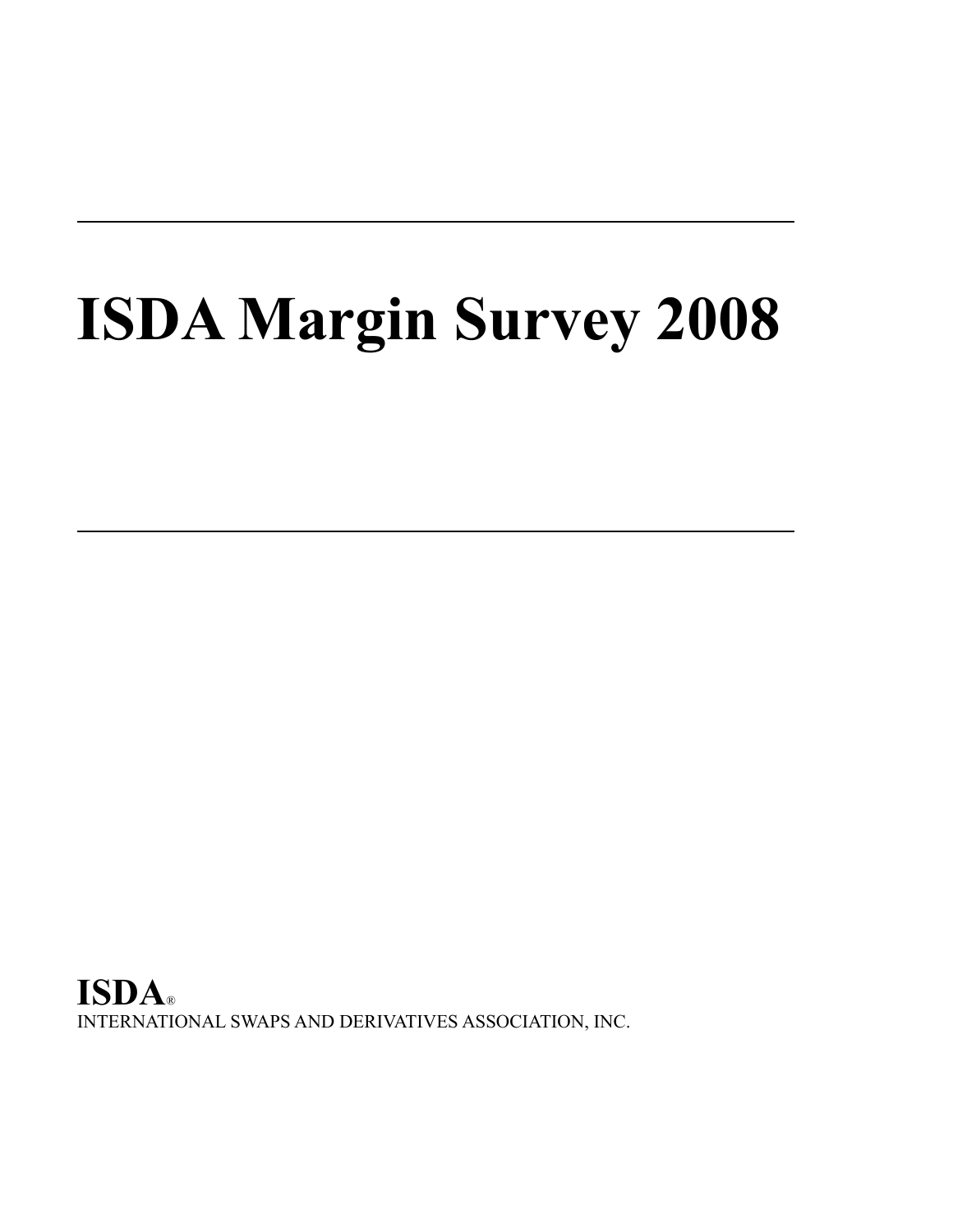# **INTERNATIONAL SWAPS AND DERIVATIVES ASSOCIATION**

The International Swaps and Derivatives Association, Inc. (ISDA) is the leading global trade association representing professional market participants in privately negotiated derivative transactions. Privately negotiated derivative transactions include interest rate, currency, equity, commodity and credit swaps, options, and forward transactions, as well as related products comprising forward rate agreements, caps, floors, collars, and swaptions.

ISDA, chartered in 1985, numbers over 800 members in 55 countries. Its members include most of the world's major commercial, universal and investment banks as well as other companies and institutions active in swaps and other privately negotiated derivatives transactions.

**Copyright © 2008 by International Swaps and Derivatives Association, Inc.**

All rights reserved. Brief excerpts may be reproduced or translated provided the source is stated.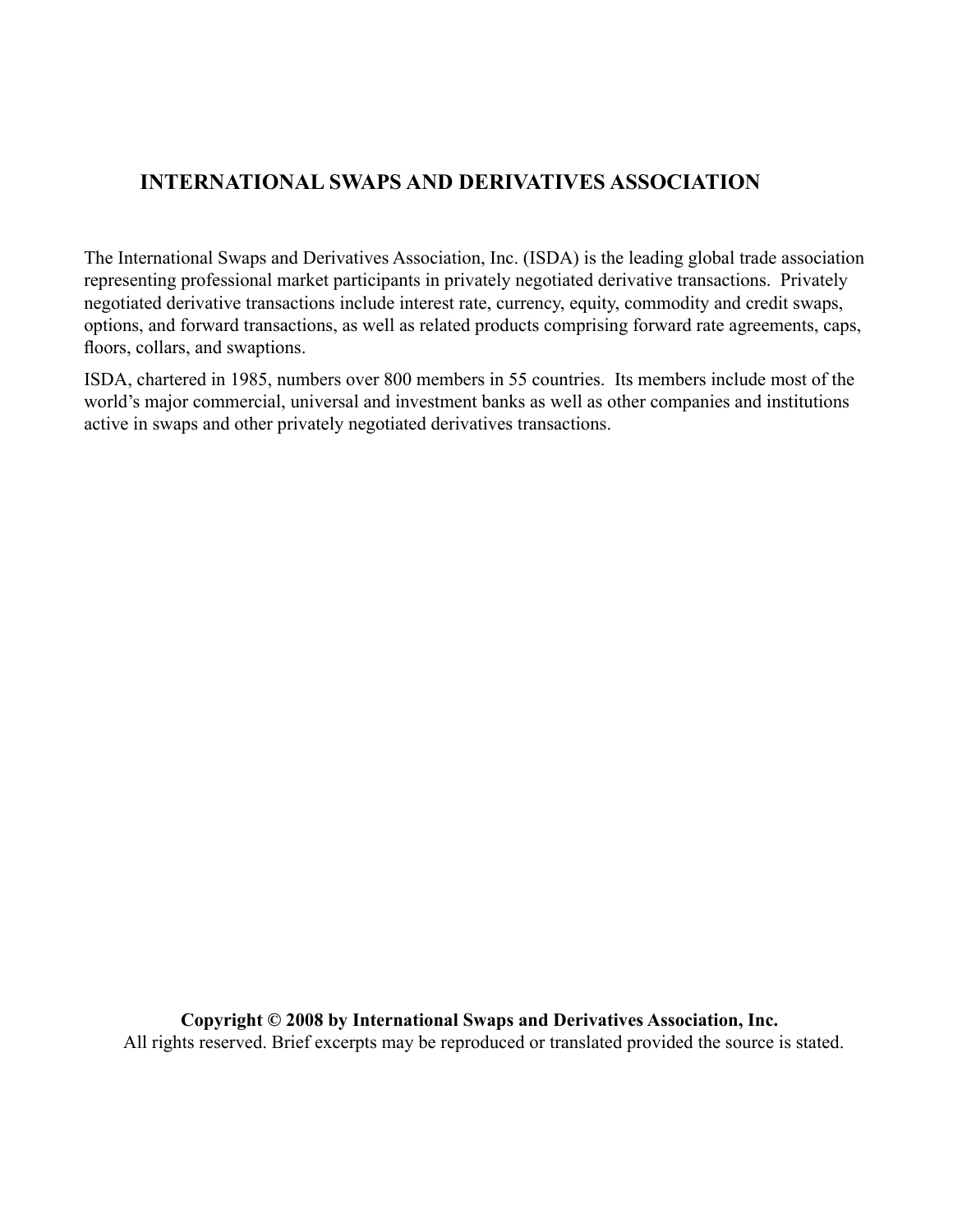## **1. Introduction**

ISDA conducted its first survey of collateral use in the over-the-counter derivatives industry in 2000. Since that time, the reported number of collateral agreements in place has grown from about 12,000 to almost 150,000, while the estimated amount of collateral in circulation has grown from about \$200 billion to over \$2 trillion. In addition, there has been a continuing trend toward increased collateral coverage, in terms of both number of trades and amount of credit exposure.

|                  | Table 1.1 Profile of firms responding to 2008 ISDA Margin Survey |  |  |  |
|------------------|------------------------------------------------------------------|--|--|--|
| Numbers of firms |                                                                  |  |  |  |

| Size class | Number of  | 2008 | 2007 |     |     | 2006 2005 2004 2003 |    | 2002 2001 |    |
|------------|------------|------|------|-----|-----|---------------------|----|-----------|----|
|            | agreements |      |      |     |     |                     |    |           |    |
| Large      | >1000      | 20   | 18   | 18  | 19  | 16                  | 14 | 14        |    |
| Medium     | 51-1000    | 36   | 40   | 43  | 33  | 33                  | 27 | 25.       |    |
| Small      | $0-50$     | 51   | 39   | 52  | 57  | 48                  | 32 | 32        |    |
| Total      |            | 107  | 97   | 113 | 109 | 97                  | 73 | 71        | 43 |

A total of 107 ISDA member firms responded to the 2008 Margin Survey compared with 97 last year; Appendix 1 lists the respondents. Table 1.1 shows some sample characteristics. The Survey classifies respondents into three size groups based on the number of collateral agreements executed. The threshold for classification as a large program continues to be 1,000 agreements; under this criterion, 20 firms are classified as large. Some 51 percent of respondents are based in Europe or South Africa; 26 percent in the United States or Canada; 14 percent in Japan; and 9 percent in Australia or Asia outside Japan. Table 1.2 classifies respondents according to firm or entity type.

|  |  |  | Table 1.2 Type of entity responding to 2008 ISDA Margin Survey |  |  |  |  |
|--|--|--|----------------------------------------------------------------|--|--|--|--|
|--|--|--|----------------------------------------------------------------|--|--|--|--|

| Type                        | Number |
|-----------------------------|--------|
| Bank/Broker-dealer          | 85     |
| Insurer                     |        |
| Corporate                   |        |
| Mutual fund                 |        |
| Hedge fund                  |        |
| Pension fund                |        |
| Multinational institution   |        |
| Government agency           |        |
| Government-sponsored entity |        |
| Energy/Commodity firm       | 2      |
| Other                       | 9      |
| <b>Total</b>                |        |

The 2008 Survey refers to respondents' collateral management functions as of December 31, 2007. All amounts are in U.S. dollars. As with all ISDA surveys, access to firm responses is strictly limited to selected ISDA staff and the data are not shared with the employee of any ISDA member firm or any other outside party.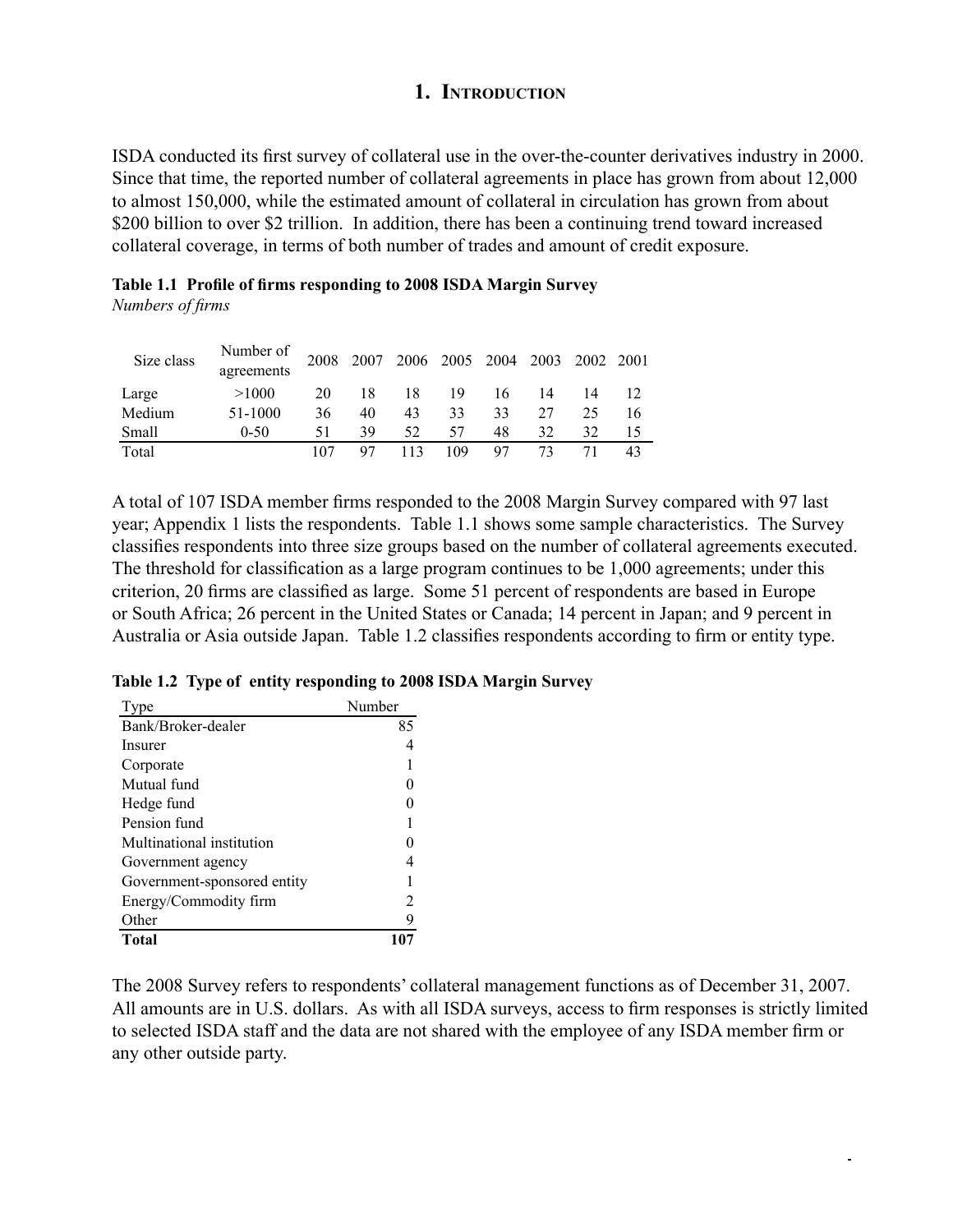## **2. Summary**

- 1. ISDA estimates that the amount collateral used in connection with over-the-counter derivatives transactions grew from \$1.3 to \$2.1 trillion during 2007, a growth rate of about 60 percent. In contrast, collateral in use during the previous year remained essentially flat.
- 2. The number of reported collateral agreements in place grew to over 149,000, of which about 85 percent are ISDA agreements. Among firms that responded last year as well as this year, collateral agreements grew by 18 percent. Respondents forecast further growth of 20 percent during 2008.
- 3. Collateral coverage continues to grow, both in terms of trade volume subject to collateral agreements and of credit exposure covered by collateral. This reflects a long-term trend toward increased collateral coverage. For all OTC derivatives, 63 percent of trades are subject to collateral agreements, compared with 59 percent last year and 30 percent in 2003. Further, 65 percent of OTC derivative credit exposure is now covered by collateral compared with 59 percent last year and 29 percent in 2003.
- 4. Cash continues to grow in importance among most firms, and now stands at over 78 percent of collateral received and 83 percent of collateral delivered. The increase in cash was balanced by decreases in the use of government securities.
- 5. Approximately 85 percent of collateral received is held by the 20 firms that make up the large sample. And about 83 percent of collateral delivered comes from the large sample.
- 6. Collateralized counterparties of large firms are about evenly divided between hedge funds and institutional investors, together totaling about 58 percent. Among small firms, banks and securities firms make up over 75 percent of counterparties subject to collateral agreements.
- 7. Portfolio reconciliation, which is the verification of the existence of all outstanding trades and comparison of their principal economic terms, is considered good market practice. Approximately 78 percent of respondents state that they engage in some form of systematic portfolio reconciliation. Approximately 22 percent reconcile on a daily basis, while about 13 percent reconcile weekly and 21 percent monthly. Another 34 percent reconcile in response to disputes that arise in such matters as valuation.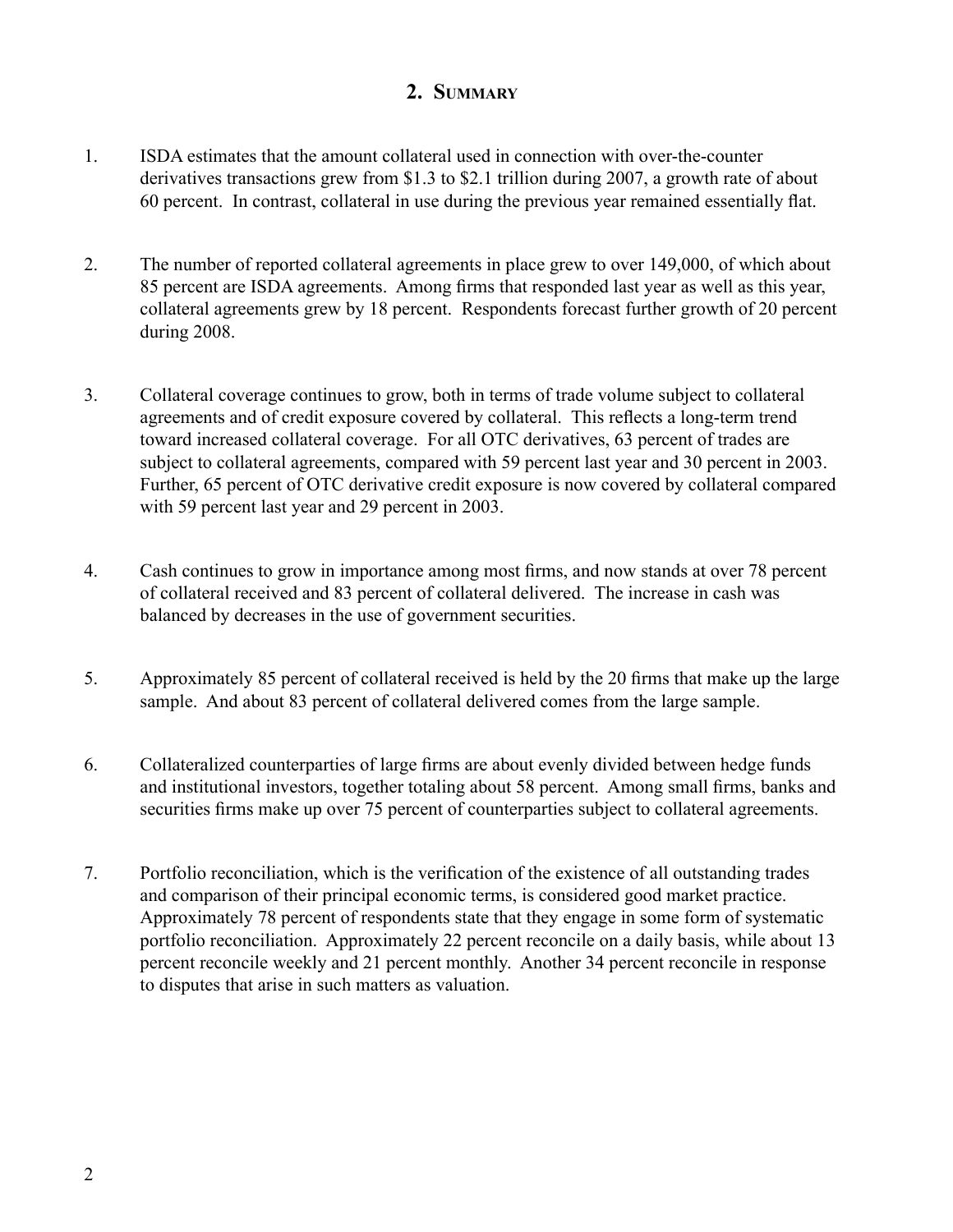## **3. Collateral assets**

## 3.1 Volume of collateral used in market

The estimated amount of collateral in use grew substantially during 2007, from \$1.3 trillion to over \$2.1 trillion (Chart 3.1). This growth of nearly 60 percent is in marked contrast to that of last year, during which estimated collateral remained essentially flat. The \$2.1 trillion estimate is based on a total reported collateral amount of about \$1.5 trillion (Table 3.1); the estimation procedure is described in Appendix 2. The increase in collateral, both received and delivered, was general across the sample and not concentrated in a few responding firms.

The average 60 percent growth was not evenly balance between collateral received and collateral delivered: While collateral received grew by 51 percent, collateral delivered grew by 71 percent. Approximately 84 percent of total collateral—85 percent of collateral received and 83 percent of collateral delivered—was reported by the 20 large firms, a result consistent with past surveys. Growth in collateral received and delivered among large firms reflected the same proportions as for the full sample.

#### **Chart 3.1 Growth of value of total reported and estimated collateral, 2000 - 2008** *Billions of US dollars*

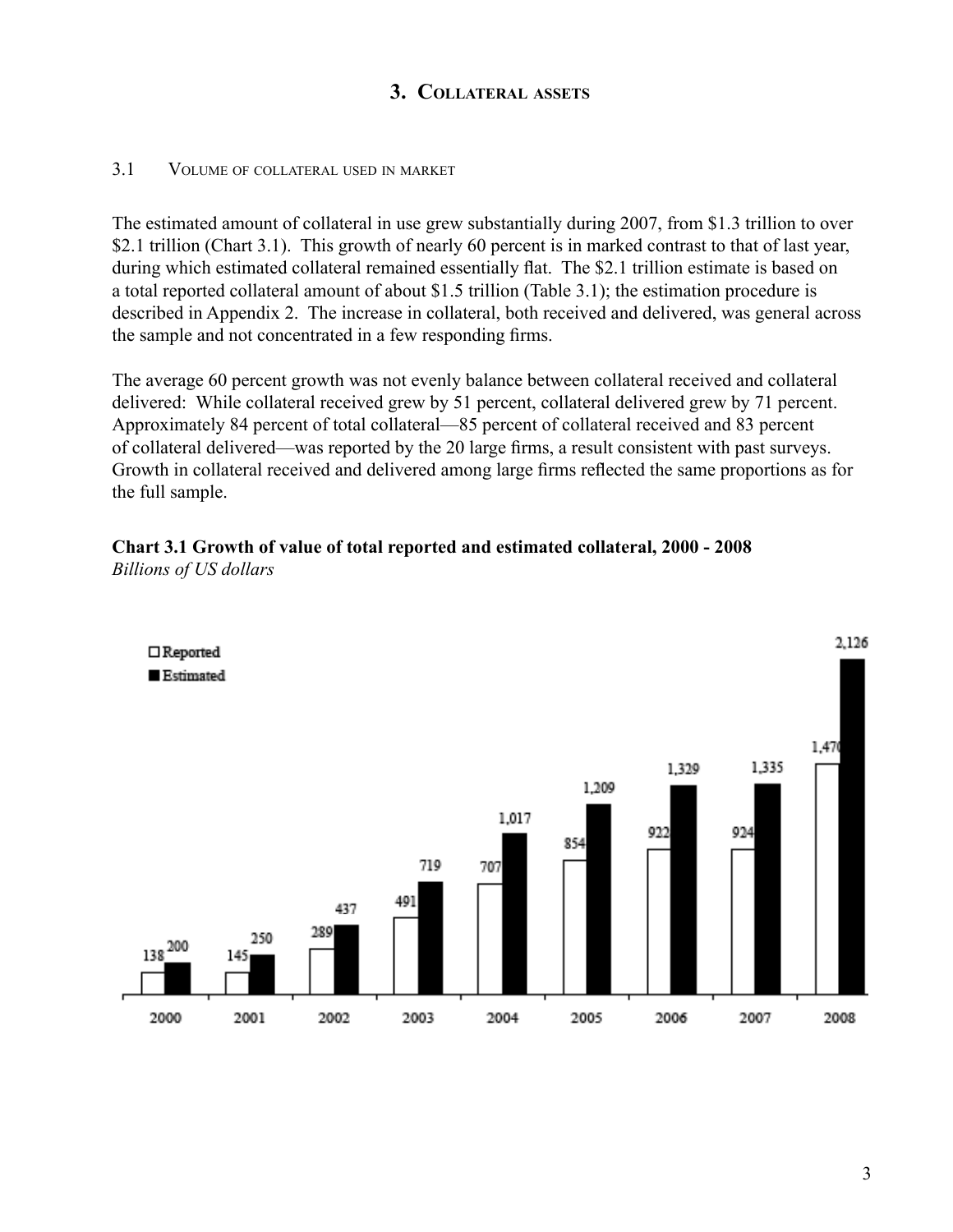#### **Table 3.1 Value of collateral received and delivered by respondents**

*By type, millions of US dollars*

|                          |                         | Collateral<br><b>Received</b> | Percent | Collateral<br><b>Delivered</b> | Percent |  |
|--------------------------|-------------------------|-------------------------------|---------|--------------------------------|---------|--|
|                          | <b>USD</b>              | 407,092                       | 49.0    | 336,434                        | 52.7    |  |
|                          | <b>EUR</b>              | 215,711                       | 25.9    | 166,554                        | 26.1    |  |
| Cash                     | <b>GBP</b>              | 12,099                        | 1.5     | 15,582                         | 2.4     |  |
|                          | <b>JPY</b>              | 9,840                         | 1.2     | 9,835                          | 1.5     |  |
|                          | Other                   | 7,355                         | 0.9     | 3,002                          | 0.5     |  |
| <b>Subtotal</b>          |                         | 652,097                       | 78.4    | 531,407                        | 83.3    |  |
|                          | <b>United States</b>    | 27,482                        | 3.3     | 43,250                         | 6.8     |  |
|                          | European Union          | 17,693                        | 2.1     | 34,164                         | 5.4     |  |
| Government<br>Securities | United Kingdom          | 2,294                         | 0.3     | 5,505                          | 0.9     |  |
|                          | Japan                   | 11,058                        | 1.3     | 4,155                          | 0.7     |  |
|                          | Other                   | 6,337                         | 0.8     | 2,575                          | 0.4     |  |
| <b>Subtotal</b>          |                         | 64,864                        | 7.8     | 89,649                         | 14.0    |  |
|                          | Govt. agency securities | 20,372                        | 2.4     | 10,141                         | 1.6     |  |
|                          | Supranational bonds     | 3,669                         | 0.4     | 39                             | 0.0     |  |
|                          | Covered bonds           | 1,026                         | 0.1     | 599                            | 0.1     |  |
| Others                   | Corporate bonds         | 25,311                        | 3.0     | 3,024                          | 0.5     |  |
|                          | Letters of credit       | 11,131                        | 1.3     | 1,278                          | 0.2     |  |
|                          | Equities                | 41,065                        | 4.9     | 1,184                          | 0.2     |  |
|                          | Metals and commodities  | 992                           | 0.1     | $\Omega$                       | 0.0     |  |
|                          | Other                   | 10,986                        | 1.3     | 829                            | 0.1     |  |
| <b>Subtotal</b>          |                         | 114,553                       | 13.8    | 17,094                         | 2.7     |  |
| <b>Total collateral</b>  |                         | 831,514                       |         | 638,150                        |         |  |
| <b>Grand</b> total       |                         |                               |         | 1,469,664                      |         |  |

3.2 Types of assets used as collateral

Table 3.1 shows the breakdown of reported collateral by asset category. While the amount of collateral in use increased markedly from last year, there were no notable changes in the relative significance of types of collateral other than a continuation of the gradual trend toward increased use of cash collateral instead of government securities or other assets.

Table 3.2 shows percentage composition of collateral received and delivered by program size. Proportions are generally similar to last year. The one exception is the small firm category, among which the composition of collateral received has shifted somewhat from cash to other securities such as supranational bonds. The most plausible explanation is changes in the sample composition, which tends to vary more from year to year than do that of the large and medium groups.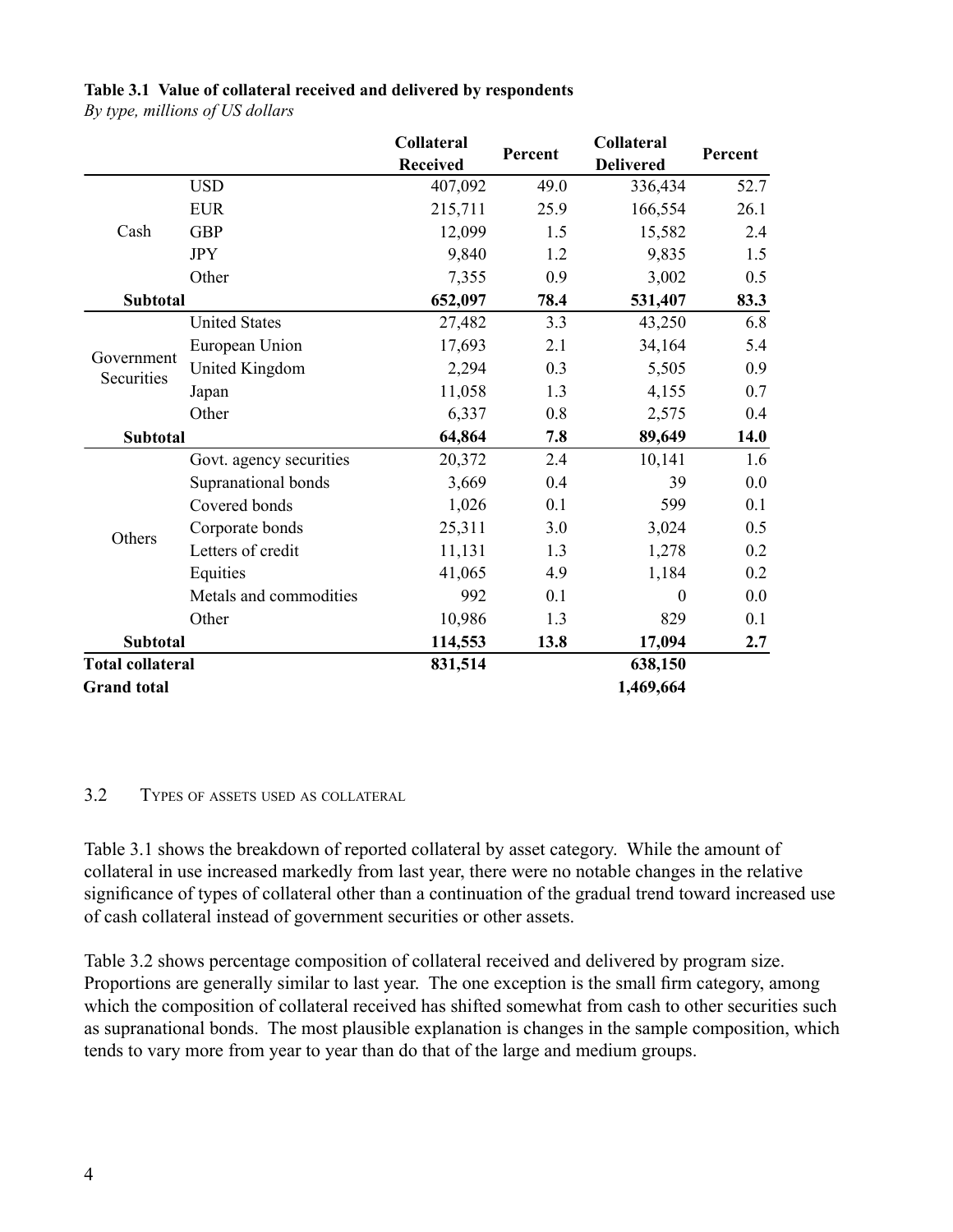|                          |                        |       | <b>Collateral Received</b> |              | <b>Collateral Delivered</b> |               |              |  |
|--------------------------|------------------------|-------|----------------------------|--------------|-----------------------------|---------------|--------------|--|
|                          |                        | Large | <b>Medium</b>              | <b>Small</b> | Large                       | <b>Medium</b> | <b>Small</b> |  |
|                          | <b>USD</b>             | 51.7  | 29.5                       | 44.7         | 57.3                        | 32.5          | 21.6         |  |
|                          | <b>EUR</b>             | 23.3  | 47.7                       | 18.6         | 21.1                        | 52.0          | 37.5         |  |
| Cash                     | <b>GBP</b>             | 1.4   | 1.2                        | 3.5          | 2.6                         | 0.7           | 6.7          |  |
|                          | <b>JPY</b>             | 0.8   | 3.1                        | 5.1          | 0.9                         | 4.4           | 6.3          |  |
|                          | Other                  | 0.6   | 3.2                        | 0.8          | 0.4                         | 0.8           | 1.4          |  |
|                          | <b>Subtotal</b>        | 77.8  | 84.7                       | 72.7         | 82.3                        | 90.3          | 73.4         |  |
|                          | <b>United States</b>   | 3.3   | 3.1                        | 4.8          | 7.4                         | 4.0           | 3.0          |  |
| Government<br>Securities | European Union         | 2.2   | 1.7                        | 2.4          | 5.9                         | 0.7           | 15.6         |  |
|                          | UK                     | 0.3   | 0.0                        | 1.2          | 0.9                         | 0.0           | 3.0          |  |
|                          | Japan                  | 1.1   | 2.7                        | 2.6          | 0.6                         | 0.9           | 2.3          |  |
|                          | Other                  | 0.6   | 2.2                        | 0.1          | 0.1                         | 2.0           | 0.2          |  |
|                          | Subtotal               | 7.4   | 9.7                        | 11.0         | 14.9                        | 7.6           | 24.2         |  |
|                          | Agencies               | 2.6   | 1.0                        | 2.5          | 1.9                         | 0.0           | 1.6          |  |
| Other                    | Supranationals         | 0.2   | 0.2                        | 6.5          | 0.0                         | 0.0           | 0.0          |  |
|                          | <b>Covered Bonds</b>   | 0.1   | 0.6                        | 0.0          | 0.0                         | 0.6           | $0.0\,$      |  |
|                          | Corporate Bonds        | 3.3   | 0.8                        | 4.0          | 0.4                         | 0.7           | 0.2          |  |
|                          | Letters of Credit      | 1.5   | 0.6                        | 0.5          | 0.2                         | 0.1           | 0.0          |  |
|                          | Equities               | 5.4   | 2.2                        | 2.3          | 0.2                         | 0.0           | 0.0          |  |
|                          | Metals and other comm. | 0.1   | 0.0                        | 0.0          | 0.0                         | $0.0\,$       | $0.0\,$      |  |
|                          | Others                 | 1.5   | 0.1                        | 0.6          | 0.0                         | 0.7           | 0.6          |  |
|                          | <b>Subtotal</b>        | 14.8  | 5.6                        | 16.3         | 2.8                         | 2.1           | 2.4          |  |

## **Table 3.2 Types of collateral received and delivered, by program size** *Percents*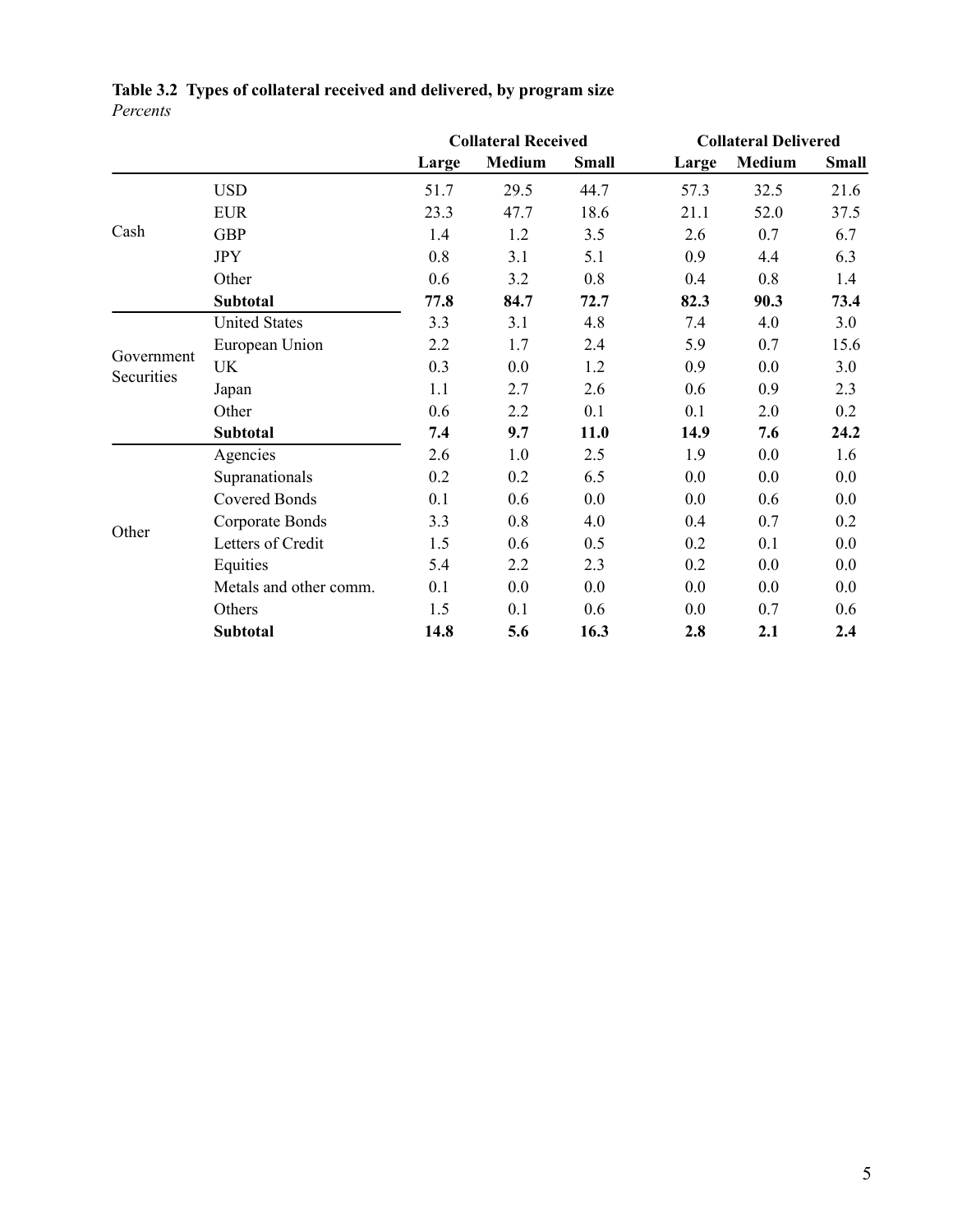## **4. Extent of collateral use**

#### 4.1 Number and types of collateral agreements

Respondents to the 2008 Margin Survey report report 149,322 collateral agreements in place, compared with 132,732 in the 2007 Survey (Chart 4.1). Adjusting for sample growth by restricting the sample to those firms that responded in both years, agreements grew 18 percent, which is higher than the 15 percent growth predicted by respondents to last year's Survey. Respondents that provided a forecast this year expect a new agreements to grow by 20 percent in 2008. Among large programs, which are those firms with more than 1,000 collateral agreements in place, collateral agreements grew by 26 percent.



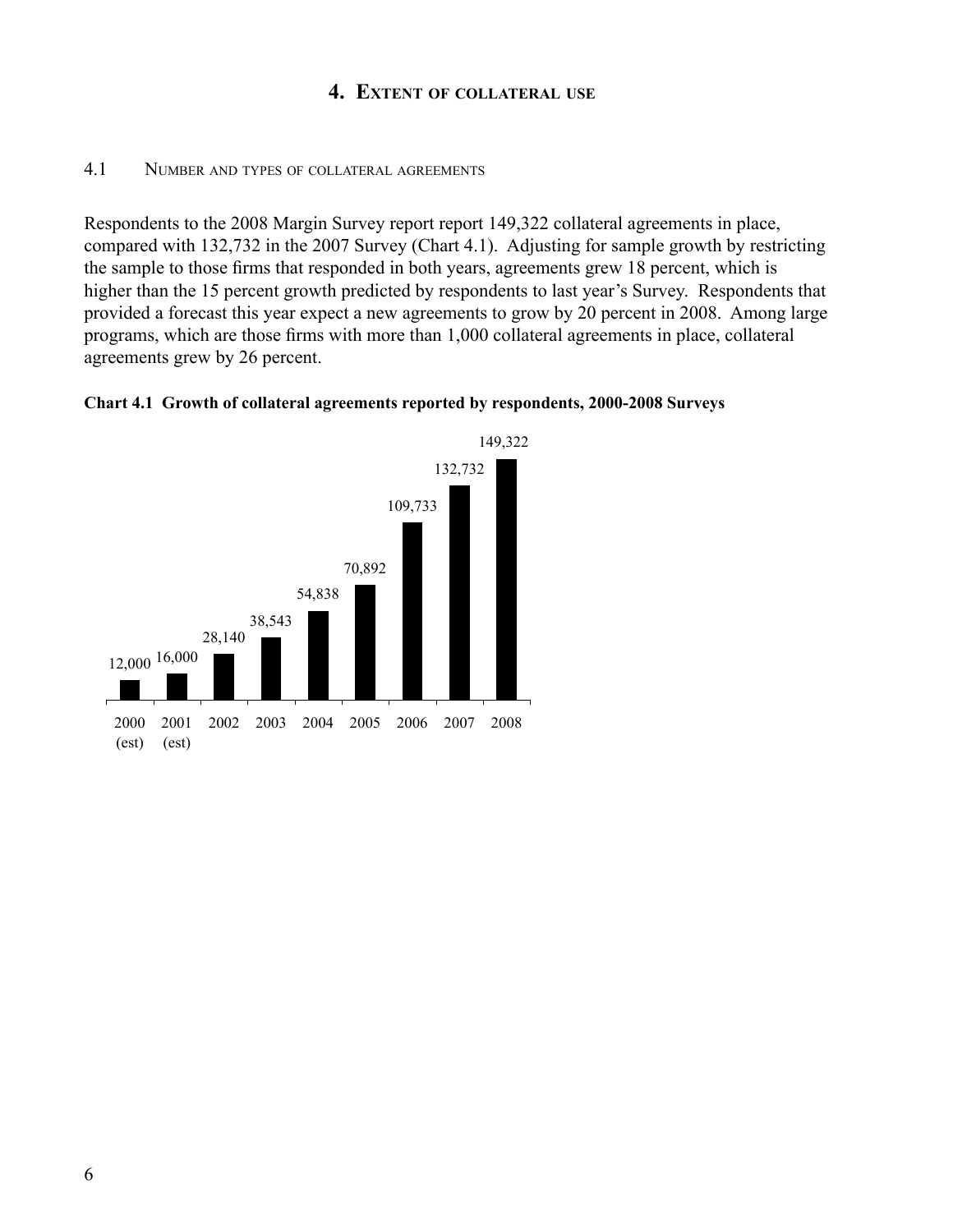|                                                                                         | Unilateral in<br>your favor | <b>Bilateral</b> | <b>Total</b>  | Percent     |
|-----------------------------------------------------------------------------------------|-----------------------------|------------------|---------------|-------------|
| 1994 ISDA Credit Support Annex<br>New York Law (pledge)                                 | 13,845                      | 67,469           | 81,314        | 60.0        |
| 1995 ISDA Credit Support Annex<br>English Law (title transfer)                          | 8,264                       | 25,249           | 33,513        | 24.7        |
| 1995 ISDA Credit Support Deed<br>English Law (charge)<br>1995 ISDA Credit Support Annex | 321                         | 769              | 1,090         | 0.8         |
| Japanese Law                                                                            | 341                         | 705              | 1,046         | 0.8         |
| 2001 ISDA Margin Provisions<br>Other                                                    | 144<br>10,002               | 120<br>8,375     | 264<br>18,377 | 0.2<br>13.6 |
| <b>Total number</b>                                                                     | 32,917                      | 102,687          | 149,322       |             |

**Table 4.1 Numbers and types of collateral agreement used by respondents, 2008 Survey** *Columns do not necessarily sum to totals*

The Survey also collects data on types of agreements used. Table 4.1 shows the relative use of the various agreements. Note that the total number of agreements is greater than the sum of the individual rows; this is because some firms reported only total number of agreements without further detail. As in previous years, ISDA credit support documentation is the most frequent choice among practitioners at about 85 percent. Non-ISDA documents include bespoke margin agreements, long-form confirmations with collateral terms, master margining agreements, commodity specific margining agreements, and jurisdiction specific agreements such as French AFB and German Rahmenvertrag. Respondents report that approximately 80 percent of their ISDA credit support agreements, and 74 percent of all agreements, are bilateral. This reflects the continuing trend toward bilateral agreements since 1998.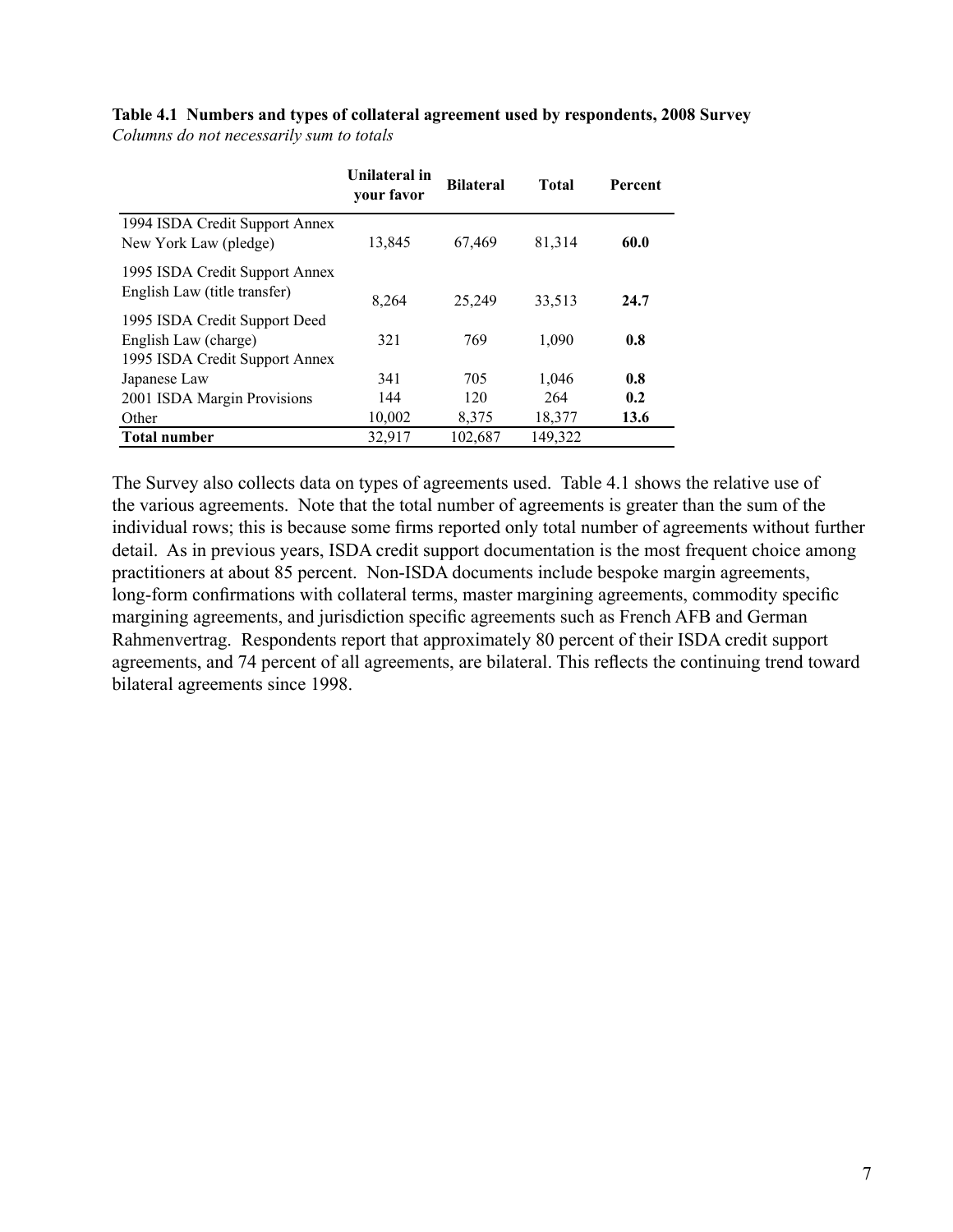### 4.2 Percent of derivatives collateralized

Percent of derivatives collateralized provides evidence of the extent to which market participants use collateral to manage their counterparty exposures. In order to measure collateral coverage, the Survey requests data about (1) percent of trade volume that is subject to a credit support agreements (CSA), and (2) OTC derivative credit exposure covered by collateral. Percent of trade volume is the number of derivative trades subject to any collateral agreement, divided by the total number of derivative trades, collateralized and uncollateralized. Percent of exposure collateralized is the sum of credit exposure for all counterparties that are collateralized, divided by the sum of the metric for all counterparties, collateralized and uncollateralized.

Table 4.2 compares the results for the full sample since 2003. This year's results show further evidence of increases in collateral use for most risks: OTC derivative coverage has increased to 63 percent of trades in 2008 from 30 percent in 2003; and to 65 percent of credit exposure in 2008 from 29 percent in 2003. Among large firms, coverage of trade volume is generally higher than among the full sample but coverage of exposure is roughly the same as in the full sample.

|                        | <b>Percent of Trade Volume</b> |      |      |      |      | <b>Percent of Exposure</b> |      |      |      |      |      |      |
|------------------------|--------------------------------|------|------|------|------|----------------------------|------|------|------|------|------|------|
|                        | 2008                           | 2007 | 2006 | 2005 | 2004 | 2003                       | 2008 | 2007 | 2006 | 2005 | 2004 | 2003 |
| <b>OTC</b> Derivatives | 63                             | 59   | 59   | 56   | 51   | 30                         | 65   | 59   | 63   | 55   | 52   | 29   |
| Fixed Income           | 68                             | 62   | 57   | 58   | 58   | 53                         | 66   | 65   | 57   | 58   | 55   | 48   |
| FX                     | 44                             | 36   | 37   | 32   | 24   | 21                         | 55   | 44   | 44   | 43   | 37   | 28   |
| Equity                 | 52                             | 51   | 46   | 51   | 45   | 27                         | 56   | 56   | 56   | 61   | 52   | 24   |
| Metals                 | 38                             | 37   | 37   | 31   | 24   | 18                         | 41   | 34   | 34   | 44   | 40   | 18   |
| Energy                 | 40                             | 42   | 48   | 36   | 26   | 16                         | 39   | 41   | 44   | 37   | 30   | 15   |
| Credit                 | 74                             | 66   | 70   | 59   | 45   | 30                         | 66   | 66   | 62   | 58   | 39   | 25   |

### **Table 4.2 Trade volume and exposure collateralized, 2003-08 Surveys** *Percents, full sample*

Among underlying risks, credit derivatives now have the highest collateral coverage. Following closely is fixed income, in large part because it represents the largest share of financial institutions' credit exposures and attracts correspondingly high coverage. One striking change has been the significant increase in coverage of foreign exchange derivative transactions. Coverage has customarily been low for such transactions because the majority of FX derivatives are low in duration relative to other derivatives. It is likely that the increased coverage for foreign exchange trades and exposures rose due to continuing depreciation of the dollar against other currencies.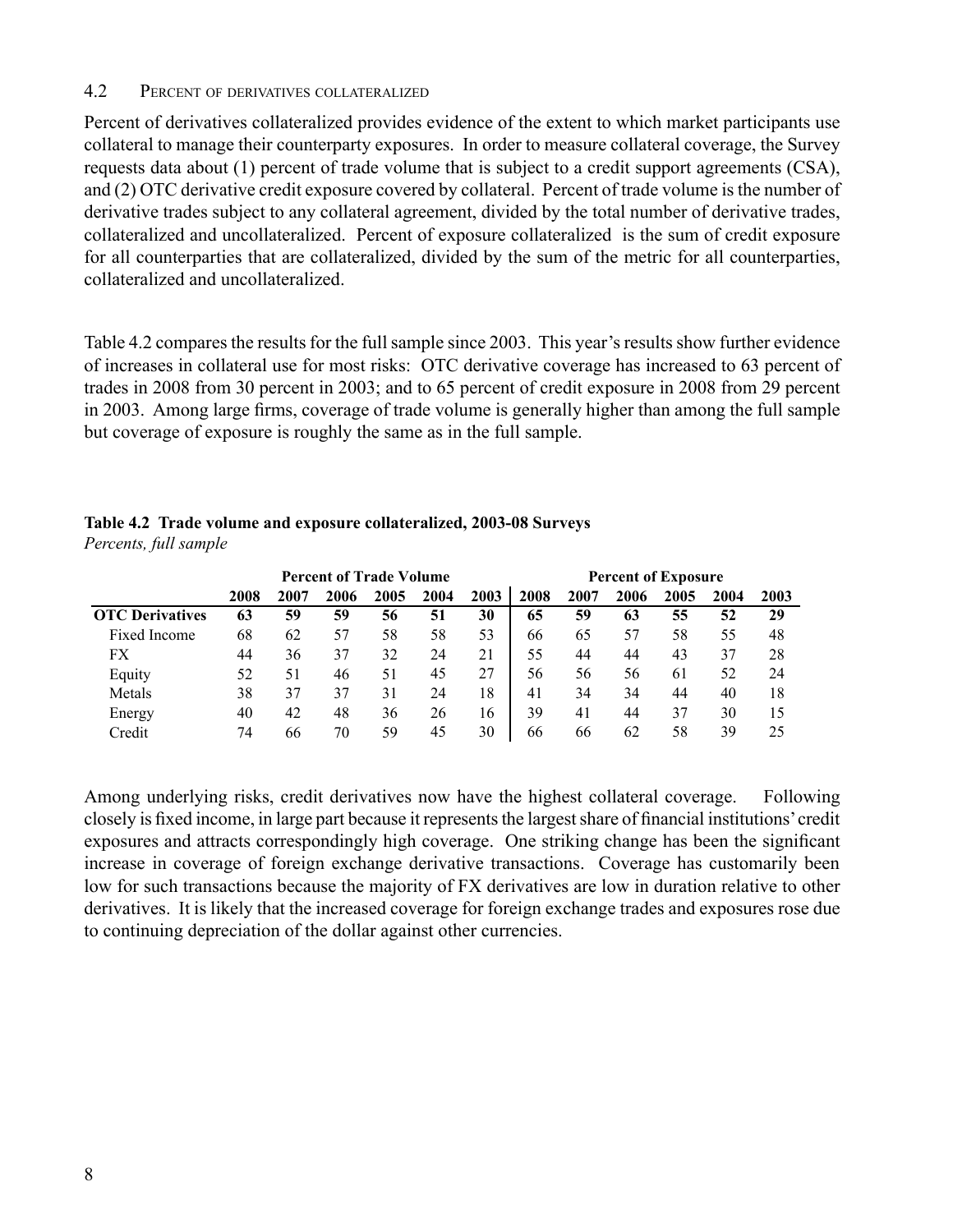## 4.3 Counterparties of collateralized transactions

Chart 4.2 shows significant variation in counterparty mix across size categories. For small collateral programs, banks are by far the most important category at 75 percent and hedge funds the least important at less than 4 percent. The reverse is true for large programs, with banks at 13 percent and hedge funds at 28 percent. Medium programs, as one would expect, fall in the middle, with banks the largest category at 60 percent followed by corporate counterparties at 15 percent. "Other" counterparties, which includes commodity trading firms, special purpose vehicles, sovereigns, supranationals, private banking clients, and municipalities, are 15 percent of counterparties at large firms, 13 percent at medium firms, and 9 percent at small firms.

The distribution of collateralized counterparties by country of incorporation is virtually identical to that in previous years. About half of respondent counterparties are located in the United States and Canada, followed by Western Europe (21 percent) and the Caribbean (19 percent).



## **Chart 4.2 Counterparties of collateralized transactions**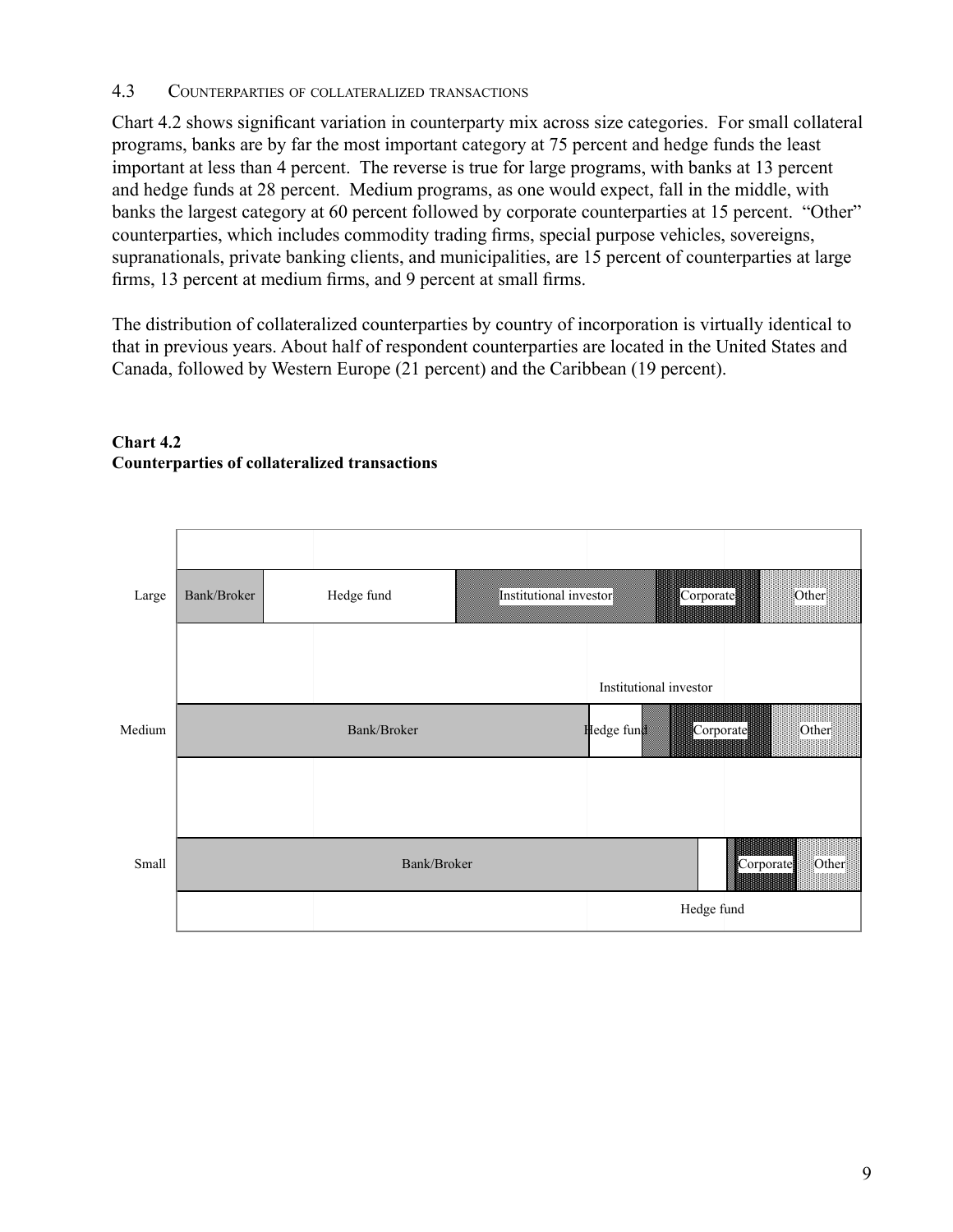## 4.4 Use of Portfolio Reconciliation by ISDA Member Firms

A key component of the post-trade execution process for OTC derivative transactions is the efficient and timely reconciliation of portfolios in order to ensure accurate and common reflection of trade population and trade economics between counterparties. Portfolio reconciliation, or the verification of the existence of outstanding trades and the comparison of their economic terms, is considered good market practice and has been identified by market participants as a trend in collateral management. Indeed, bilateral reconciliation at regular intervals has for some time been an area of focus for the ISDA Operations Committee (Recommended Practices for Portfolio Reconciliation, February 2006), the Collateral Committee (Collateral Data Standards, April 2003), and FpML and other industry working groups. The operational advantages of being able to verify portfolios of trades between counterparties on a group-to-group, multi-product basis are widely recognized, not least in the collateral management area.

The 2008 Survey asked firms to provide information on the portfolio reconciliation process. First, the Survey asked firms if they perform portfolio reconciliations; 78 percent of the 107 firm sample answered that they do. Second, the Survey asked firms how often they reconcile. Of the firms that perform reconciliations, 22 percent reconcile daily (including following disputes); 13 reconcile weekly (1 percent of these firms also reconcile following a dispute); 21 percent reconcile on a monthly basis (2 percent of these firms also reconcile following a dispute); and 34 percent perform portfolio reconciliation only as needed, generally following a dispute. Of the remaining 10 percent, frequency of portfolio reconciliation varies from every two months to quarterly, semi-annually, and even yearly, with a number of firms performing ad-hoc reconciliations as needed.

Finally, the Survey asked firms to identify the department responsible for carrying out the portfolio reconciliation process. Firms responded as follows: the collateral function is responsible for portfolio reconciliations in 55 percent of firms, the operations function in 11 percent, and a dedicated portfolio reconciliation group in 19 percent; the dedicated group often sits with the collateral function. Finally, 16 percent of reconciliations are handled by a variety of functions including treasury, credit risk management, middle office, and confirmations, as well as externally by third party vendors.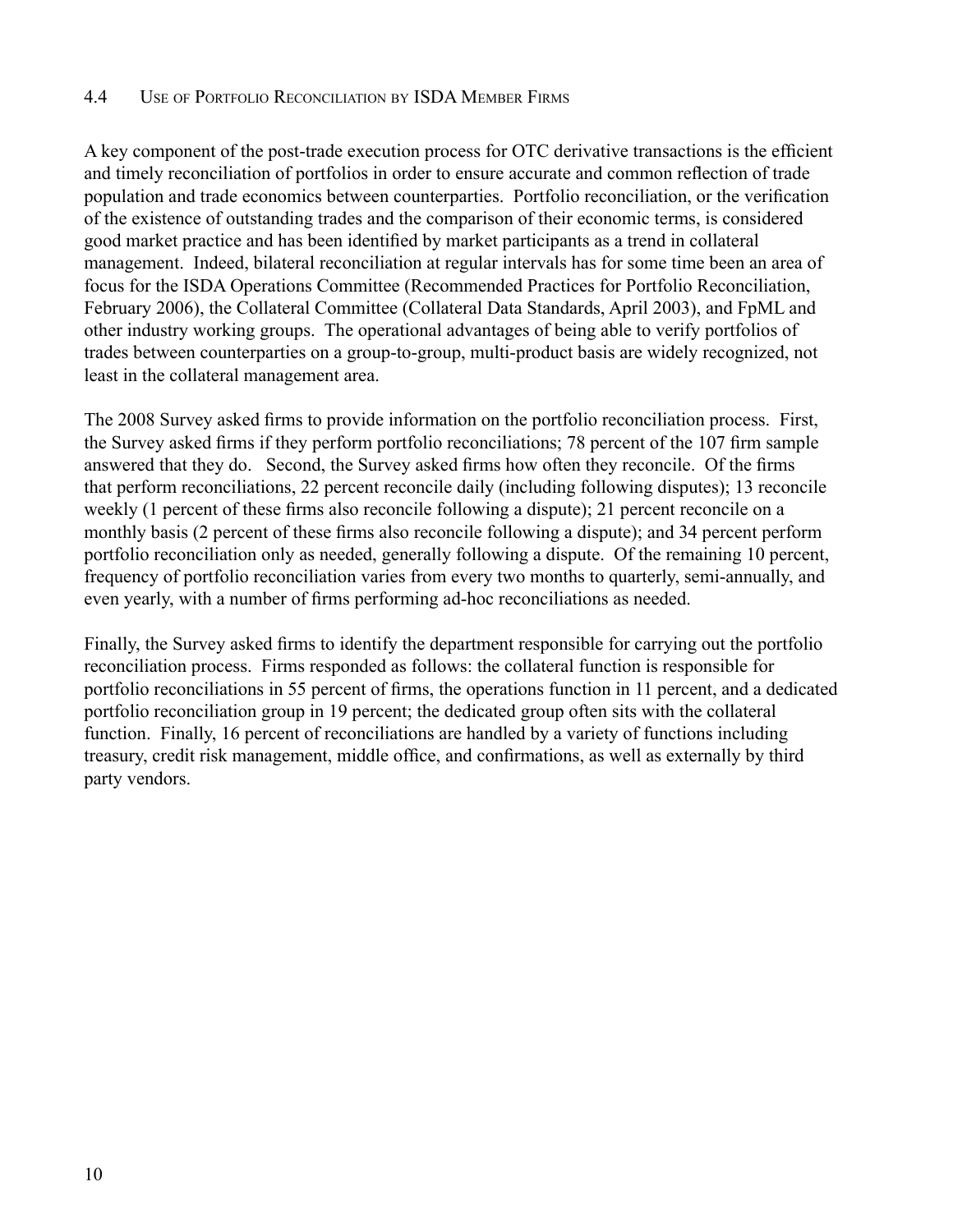| j                                   |
|-------------------------------------|
|                                     |
| D                                   |
|                                     |
|                                     |
| ļ                                   |
|                                     |
| $\frac{1}{2}$                       |
|                                     |
|                                     |
|                                     |
|                                     |
|                                     |
|                                     |
| $\frac{1}{2}$                       |
|                                     |
| D                                   |
|                                     |
| i                                   |
| <b>Contractor of the contractor</b> |
| I                                   |
|                                     |
|                                     |
|                                     |
|                                     |
| i                                   |
|                                     |
|                                     |
|                                     |
|                                     |
|                                     |
|                                     |
| $\sim$ $\sim$ $\sim$                |
|                                     |

DEPFA Bank Morgan Stanley Westdeutsche Genossenschafts-Zentralbank (WGZ) BNP Paribas Landesbank Baden-Württemberg State Board of Administration of Florida Caja de Ahorros y Monte de Piedad de Madrid Lehman Brothers Sumitomo Trust and Banking Company ABN Amro Norddeutsche Bank Dresdner Bank Norddeutsche Landesbank Girozentrale AXA Bank Belgium Goldman Sachs Raiffeisen Zentralbank Österreich AG Alberta Treasury Branches Emporiki Bank Emporiki Bank Nuon Energy Trade & Wholesale Australia and New Zealand Banking Group European Bank for Reconstruction and Development Pacific Life Insurance Company Banca Monte dei Paschi di Siena SpA Government Debt Management Agency, Hungary Reserve Bank of New Zealand DEPFA Pfandbrief Bank and a Pfandbrief Bank National Australia Bank Nestpac Banking Corporation Caixa Estalvis de Catalunya Landesbank Berlin AG Stichting Pensioenfonds ABP Banco Bilbao Vizcaya Argentaria (BBVA) KBC Bank KBC Bank Aozora Bank Freddie Mac Prudential Global Funding Chuo Mitsui Trust and Banking Mellon Bank Taishin International Bank Confederacion Espanola de Casas de Ahorros Mitsubishi UFJ Trust Union Bank of California Bank of Montreal Capital Markets Kookmin Bank Kookmin Bank Standard Chartered Bank CIBC World Markets Merrill Lynch Merrill Lynch Toronto Dominion Bank Citigroup MetLife Turkiye Garanti Bankasi Bank of New York Mellon Sanlam Capital Markets Bank of America HSH Nordbank AG Royal Bank of Scotland Calyon Lloyds TSB Svenska Handelsbanken Banco BPI Royal Bank of Canada Credit Suisse United Overseas Bank Deutsche Asset Management - Americas National City Bank Zürcher Kantonalbank Bank of Scotland Treasury Investec Bank Investec Bank Shinkin Central Bank Abbey National Treasury Services DnB NOR Bank ASA Nomura Securities AEGON USA Eksportfinans ASA Northans ASA Norinchukin Bank Bank of Tokyo-Mitsubishi UFJ Halyk Savings Bank of Kazakhstan Shinko Securities BayernLB Société Générale JP Morgan Chase Bear Stearns Stearns Kommuninvest Sverige Sterige Stearns Daiwa Securities SMBC Mizuho Corporate Bank Wachovia Bank Wachovia Bank DEPFA ACS Bank Mizuho Securities Mizuho Securities Webster Bank ABSA Bank DZ Bank DZ Bank Nordea Bank Barclays Capital Gank SNS Bank SNS Bank SNS Bank SNS Bank SNS Bank SNS Bank SNS Bank SNS Bank SNS Bank SNS Bank Canada Mortgage and Housing Corporation Macquarie Bank Swedbank Commerzbank Mitsubishi UFJ Securities UBS **European Bank for Reconstruction and Development** Government Debt Management Agency, Hungary Halyk Savings Bank of Kazakhstan andesbank Baden-Württemberg Mitsubishi UFJ Securities Deutsche Bank Nikko Cordial Securities Nikko Cordial Securities Mizuho Capital Markets National Australia Bank Mizuho Corporate Bank Kommuninvest Sverige andesbank Berlin AG **OnB NOR Bank ASA** Mitsubishi UFJ Trust **National City Bank HSH Nordbank AG** Eksportfinans ASA **Mizuho Securities** IP Morgan Chase **chman** Brothers Macquarie Bank Morgan Stanley **Goldman Sachs Emporiki Bank** Kookmin Bank **Dresdner Bank** nvestec Bank Merrill Lynch **Mellon Bank** Freddie Mac loyds TSB **KBC** Bank oyo Bank DZ Bank MetLife **HSBC HVB** Caja de Ahorros y Monte de Piedad de Madrid Confederacion Espanola de Casas de Ahorros Canada Mortgage and Housing Corporation Australia and New Zealand Banking Group Banco Bilbao Vizcaya Argentaria (BBVA) Deutsche Asset Management - Americas Banca Monte dei Paschi di Siena SpA Abbey National Treasury Services Bank of Montreal Capital Markets Chuo Mitsui Trust and Banking Bank of Tokyo-Mitsubishi UFJ Caixa Estalvis de Catalunya Alberta Treasury Branches Bank of New York Mellon Bank of Scotland Treasury **DEPFA Pfandbrief Bank** Daiwa Securities SMBC **CIBC World Markets** AXA Bank Belgium **DEPFA ACS Bank Bank of America** Barclays Capital Deutsche Bank Commerzbank **DEPFA Bank AEGON USA** Credit Suisse Aozora Bank **BNP** Paribas Bear Stearns **ABSA Bank ABN** Amro Banco BPI **BayemLB** Citigroup Calyon

Westdeutsche Genossenschafts-Zentralbank (WGZ) State Board of Administration of Florida Sumitomo Trust and Banking Company Norddeutsche Landesbank Girozentrale Raiffeisen Zentralbank Österreich AG Nuon Energy Trade & Wholesale Pacific Life Insurance Company Westpac Banking Corporation Reserve Bank of New Zealand Stichting Pensioenfonds ABP Southwest Gas Corporation Prudential Global Funding aishin International Bank Union Bank of California Standard Chartered Bank lurkiye Garanti Bankasi Sanlam Capital Markets Svenska Handelsbanken oronto Dominion Bank Royal Bank of Scotland Royal Bank of Canada United Overseas Bank Zürcher Kantonalbank Shinkin Central Bank **Nomura Securities** Norinchukin Bank Shinko Securities Société Générale St. George Bank Wachovia Bank Webster Bank Nordea Bank **SNS Bank** Swedbank **JBS**